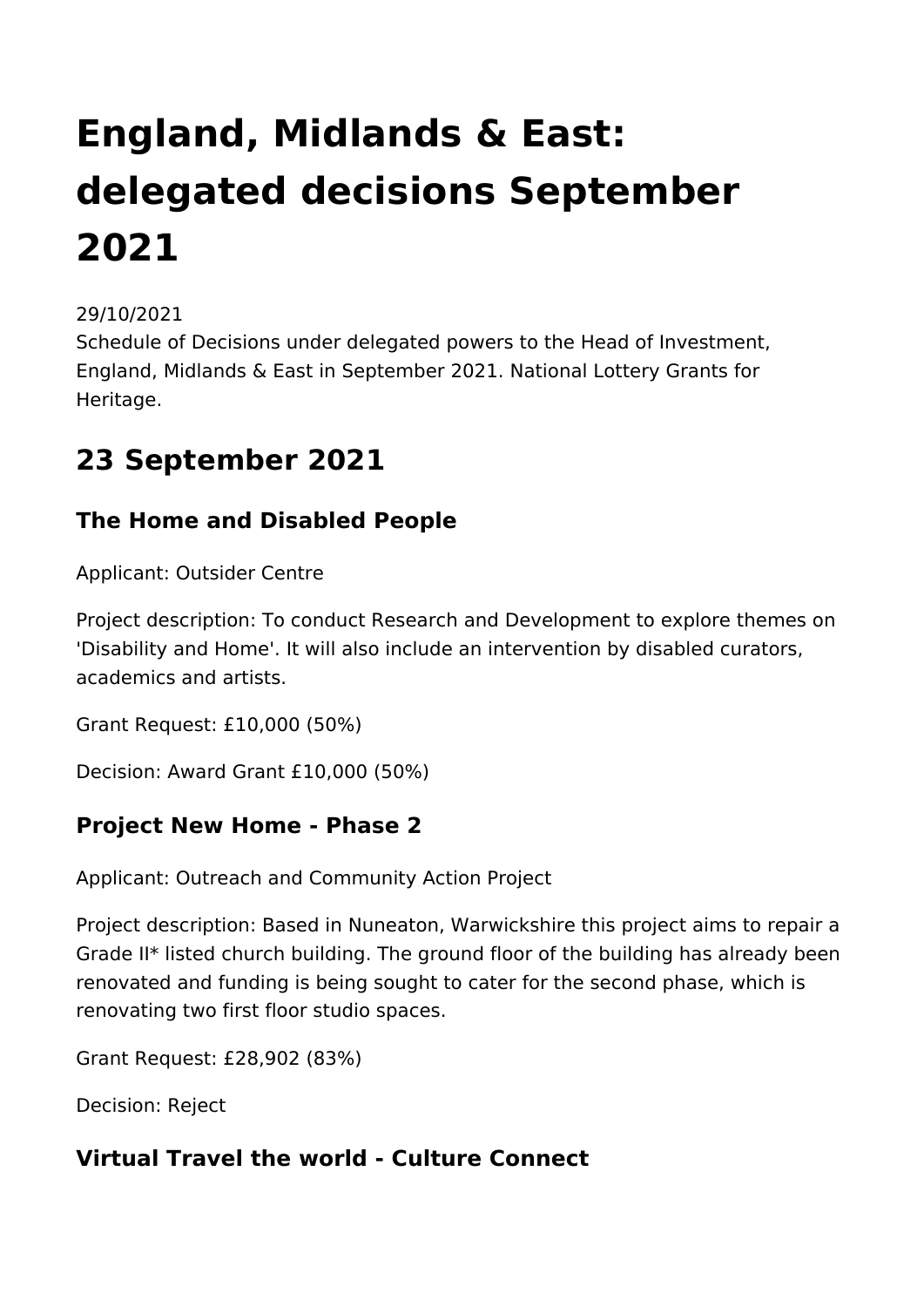Applicant: CultureAct

Project description: To deliver virtual tourism experiences for children to connect them with other cultures.

Grant Request: £10,000 (100%)

Decision: Reject

#### **The 3 Trusts: Resilience and Engagement**

Applicant: West Midlands Historic Buildings Trust

Project description: To build the resilience of 'The Three Trusts' comprising West Midlands Historic Buildings Trust, The Worcestershire Building Preservation Trust and The City of Wolverhampton Regenerating Buildings Preservation Trust.

Grant Request: £80,542 (87%)

Decision: Award Grant £80,542 (87%)

#### **Repair and Service of Church Bell**

Applicant: Parochial Church Council of Fleckney

Project description: To repair the bells of St. Nicholas Church, Fleckney, Leicestershire.

Grant Request: £4,800 (100%)

Decision: Reject

#### **Young Heritage Producers**

Applicant: Warts and All Theatre

Project description: This project based in Delapré Abbey, Northampton, will engage with young people from Northampton and Wellingborough to explore local community heritage, with a focus on the histories of Joan Wake and Gerrard Winstanley.

Grant Request: £94,738 (93%)

Decision: Reject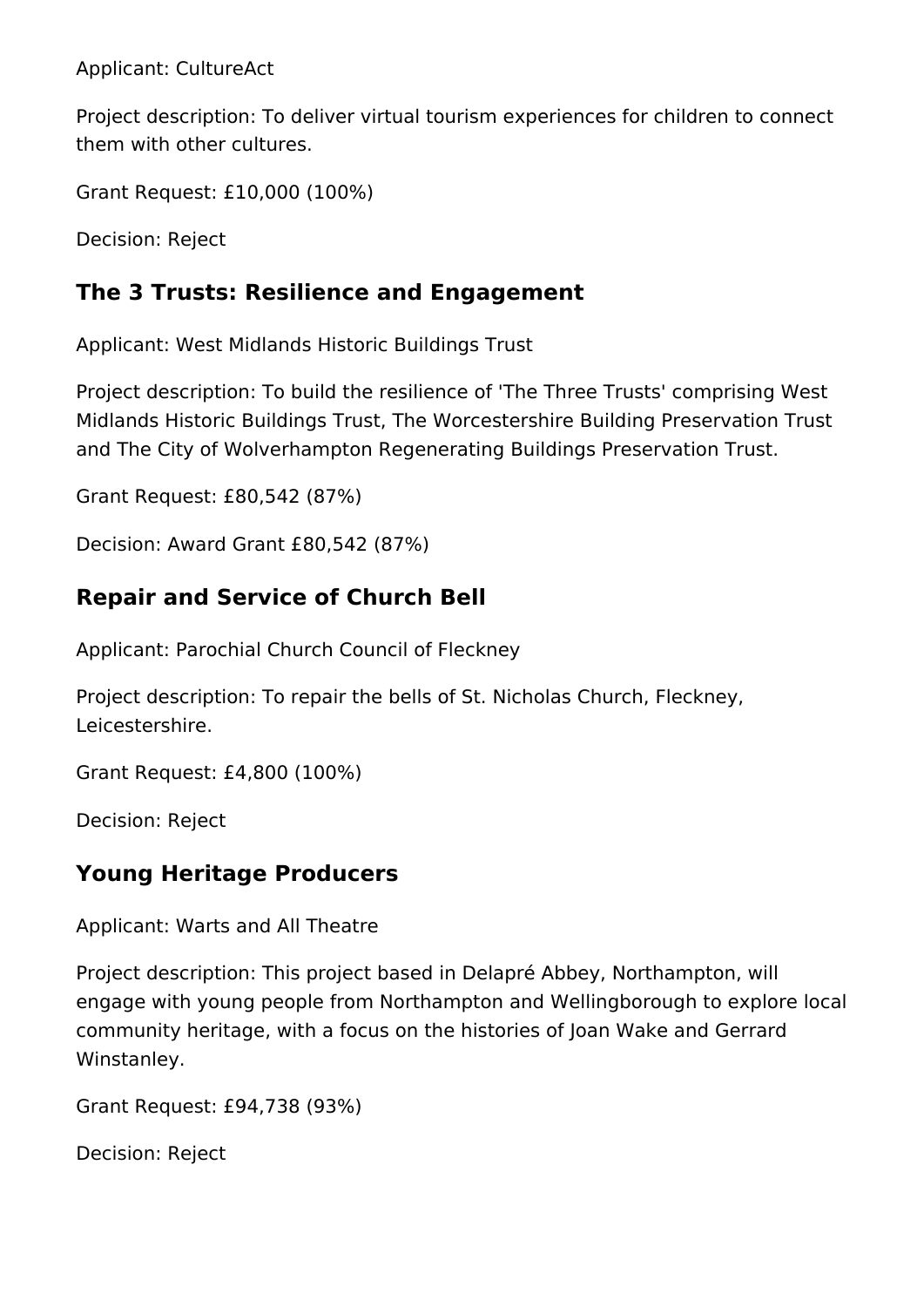#### **30 years of Nupur Arts**

Applicant: Nupur Arts Dance Academy

Project description: Use the Nupur Arts dance academy's archive to tell cultural stories linked to the arrival and development of the local Gujarati community.

Grant Request: £59,373 (100%)

Decision: Reject

#### **ACYCLE youth project**

Applicant: Be Me Like We - Acycle Project

Project description: To offer an educational and cultural programme primarily for young people aged 5-11 years old of African, African Portuguese, Caribbean and dual heritage backgrounds living in Ipswich.

Grant Request: £7,790 (100%)

Decision: Reject

#### **The People's Archive and Museum of Baverstock**

Applicant: Place Prospectors CIC

Project description: To curate a digital archive and temporary, touring museum of Baverstock Academy, a secondary school in Druids Heath, Birmingham.

Grant Request: £10 000 (50%)

Decision: Award Grant £10 000 (50%)

#### **As time goes by.......**

Applicant: St Matthews WW1 Memorial Project

Project description: Celebrate the 100 year anniversary of a First World War memorial clock in the village of Renishaw in north east Derbyshire, near Sheffield.

Grant Request: £17,553 (88%)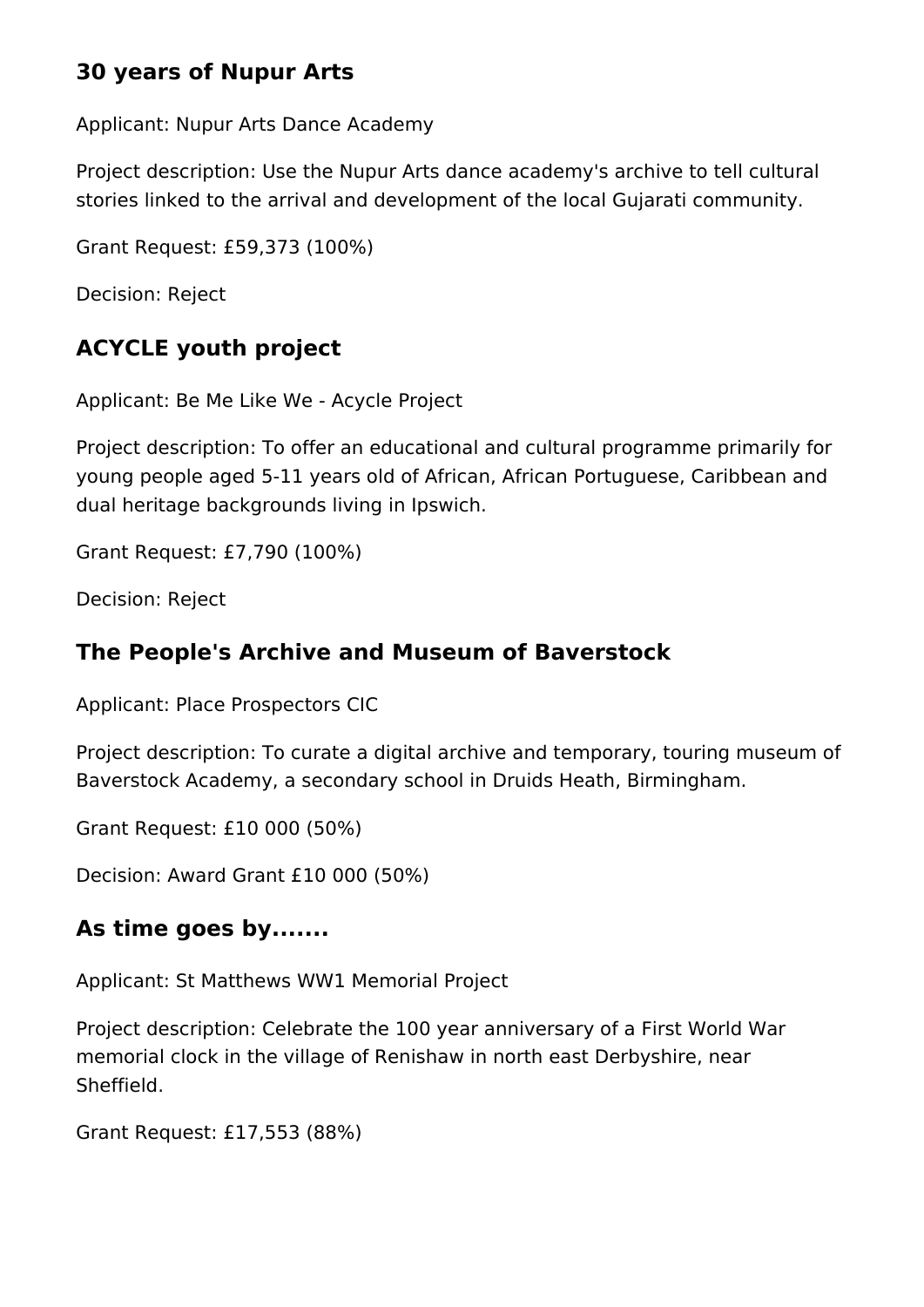Decision: Award Grant £17,553 (88%)

#### **St Peter's Gamston Community Heritage Project**

Applicant: The Churches Conservation Trust

Project description: Toexplore and interpret the history of St Peter's Church, a Grade I Listed church in Gamston, Nottinghamshire.

Grant Request: £9,000 (100%)

Decision: Award Grant £9,000 (100%)

#### **Skills & Cultural Galore**

Applicant: Ebony Ambassadors CIC

Project description: This community-led project aims to focus on sharing traditional cultural practices of African communities, including stories, festivals, crafts, music and dance through workshops and a cultural event.

Grant Request: £10,000 (100%)

Decision: Reject

#### **Introducing Luton's Heritage to a new generation of Lutonians**

Applicant: THE CULTURAL HISTORY CIC

Project description: This project based in Luton will engage young people with the histories of local buildings and provide free learning resources for all Luton primary schools.

Grant Request: £16,400 (94%)

Decision: Award Grant £16,400 (94%)

#### **St Andrew's Church - Bell Restoration Appeal**

Applicant: PCC of Sandon

Project description: To restore the bells and increase the number of younger bellringers at St Andrew's church in Sandon, Chelmsford.